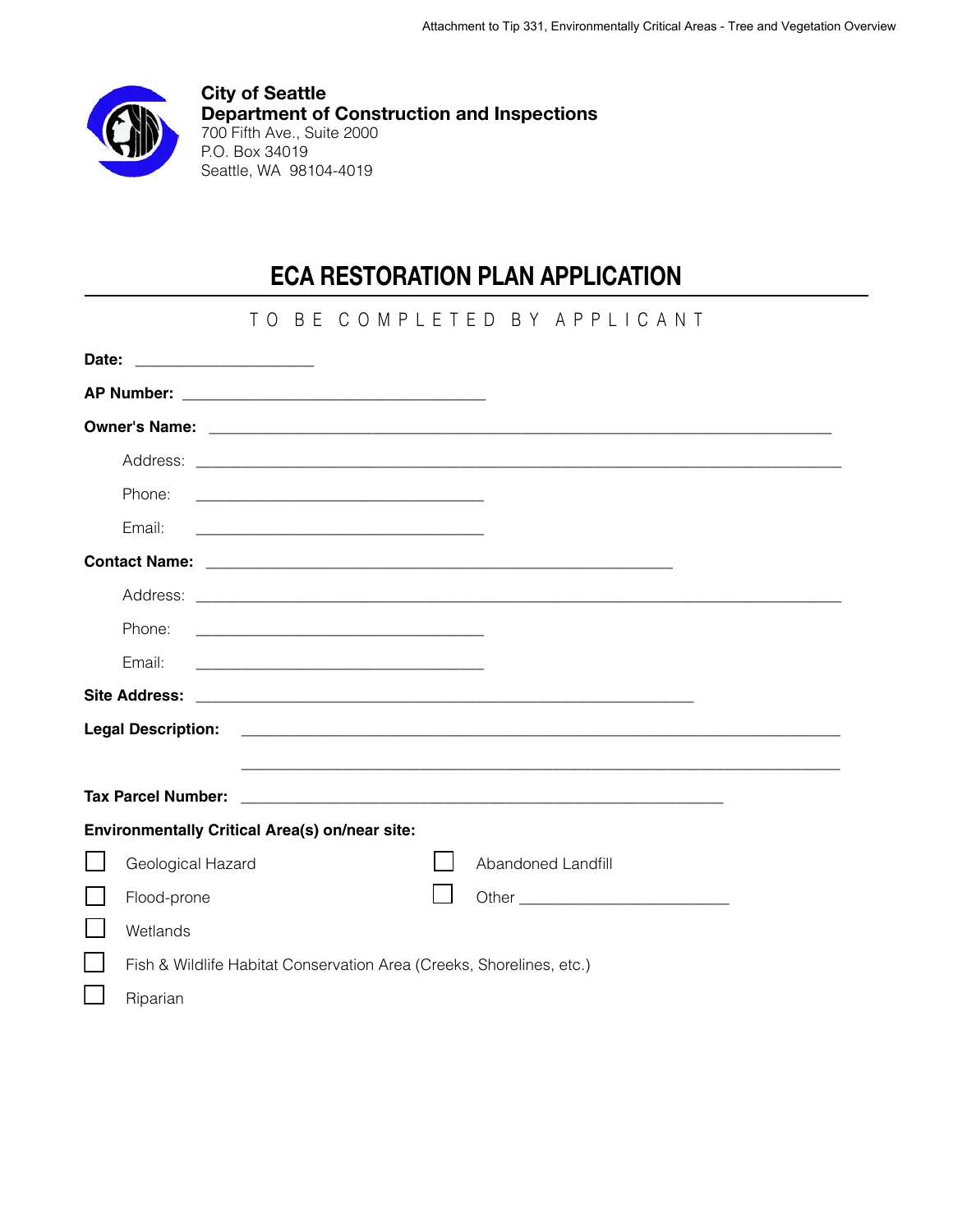### **ECA TREE CUTTING/VEGETATION REMOVAL PERMIT APPLICATION, page 2 of 3**

# TO BE COMPLETED BY APPLICANT

#### **Is the project associated with any other construction permit?**

 $\overline{\phantom{a}}$  , and the contribution of the contribution of the contribution of the contribution of the contribution of the contribution of the contribution of the contribution of the contribution of the contribution of the

 $\overline{\phantom{a}}$  , and the set of the set of the set of the set of the set of the set of the set of the set of the set of the set of the set of the set of the set of the set of the set of the set of the set of the set of the s

 $\overline{\phantom{a}}$  , and the set of the set of the set of the set of the set of the set of the set of the set of the set of the set of the set of the set of the set of the set of the set of the set of the set of the set of the s

 $\overline{\phantom{a}}$  , and the set of the set of the set of the set of the set of the set of the set of the set of the set of the set of the set of the set of the set of the set of the set of the set of the set of the set of the s

| I |
|---|
|---|

 $\bigcap$ No

**If yes, provide permit number and description:** 

Permit Number: \_\_\_\_\_\_\_\_\_\_\_\_\_\_\_\_\_\_\_\_\_\_\_

Description of associated construction or other permit:

#### **This project is:**

**U** Voluntary Restoration

Required Mitigation as part of an enforcement action

#### Other  $\Box$

Note: An ECA Restoration Plan Application form does not need to be included with landscape or restoration plans submitted as part of a plan set or a Hazard Tree Removal Application.

 $\_$  , and the set of the set of the set of the set of the set of the set of the set of the set of the set of the set of the set of the set of the set of the set of the set of the set of the set of the set of the set of th  $\_$  , and the set of the set of the set of the set of the set of the set of the set of the set of the set of the set of the set of the set of the set of the set of the set of the set of the set of the set of the set of th  $\_$  , and the set of the set of the set of the set of the set of the set of the set of the set of the set of the set of the set of the set of the set of the set of the set of the set of the set of the set of the set of th \_\_\_\_\_\_\_\_\_\_\_\_\_\_\_\_\_\_\_\_\_\_\_\_\_\_\_\_\_\_\_\_\_\_\_\_\_\_\_\_\_\_\_\_\_\_\_\_\_\_\_\_\_\_\_\_\_\_\_\_\_\_\_\_\_\_\_\_\_\_\_\_\_\_\_\_\_\_\_\_\_\_\_\_\_\_\_\_\_\_\_\_\_\_\_\_\_\_\_

Square Footage of Job Site Area = \_\_\_\_\_\_\_\_\_\_\_\_\_\_\_\_\_\_\_ square feet

 $\Box$  Between 750 and 1,500 square foot

 $\Box$  Between 1,500 and 9,000 square foot

Greater than  $9,000$  square foot

Are any of the trees proposed for removal designated as heritage trees or protected under past land use actions?  $\Box$  No  $\degree$  Yes

**Description of work to occur** (describe scope of work and objectives; attach any plans)